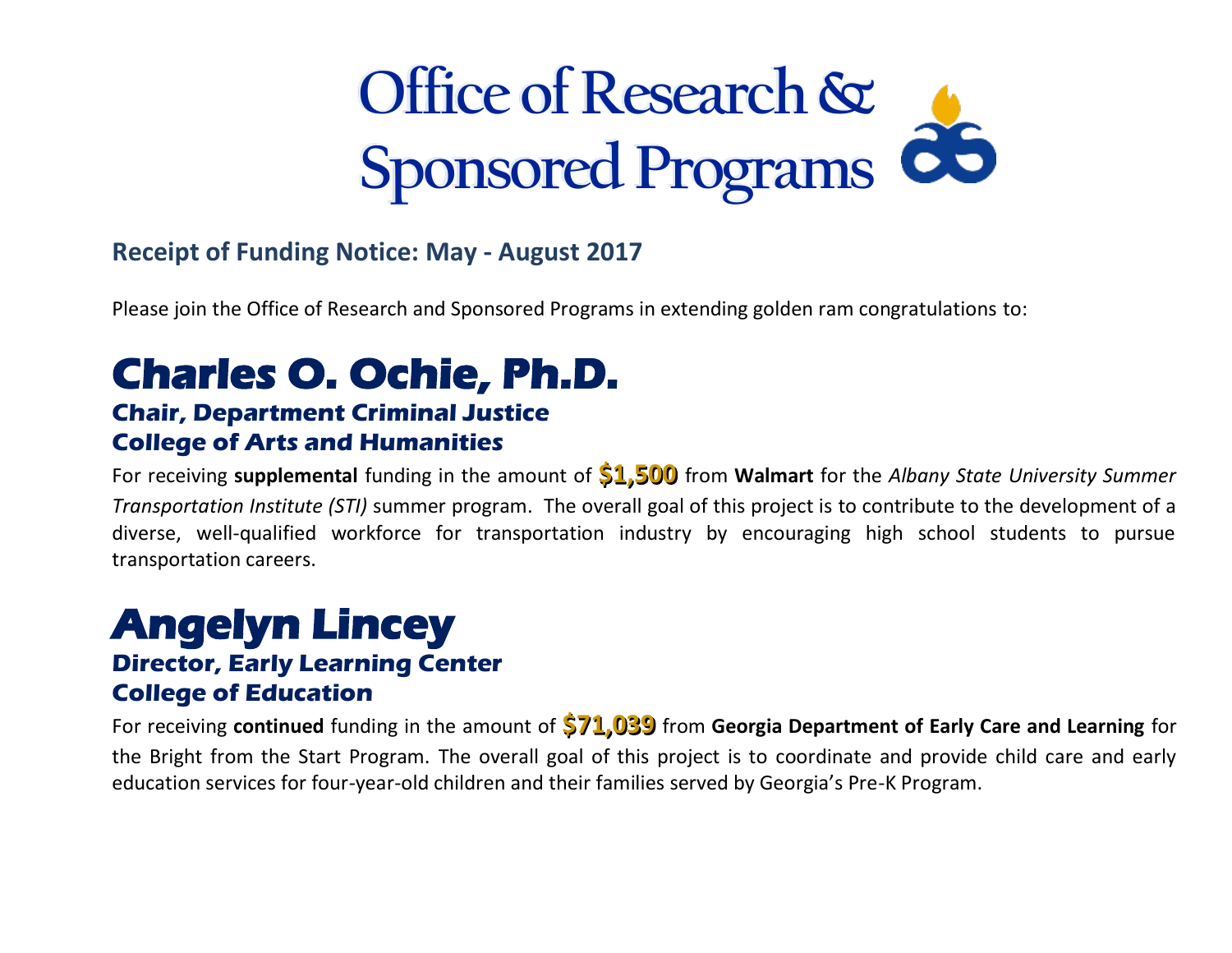# **Taiquanda Winbush**

#### **Coordinator/Clinical Lab Instructor for the Department of Allied Health College of Health Professions**

 For receiving **new** funding in the amount of **\$2,500** from **the American Society for Clinical Pathology (ASCP)** for a Laboratory Program Development Award entitled, *Revealing the Hidden Gem: A Promotion of Histotechnology in Southwest Georgia*. The project proposes to promote the field of Histotechnology and the Histologic Technician program offered at Albany State University to high school students in five counties located in Southwest Georgia. Specifically, this project will promote the profession and recruit potential students for the program through classroom presentations at local high schools, attendance at high school and hospital based college fairs, college open houses, and new student orientations, and will also showcase the National Histology Day and National Lab Week through campus activities.

# **Seyed Roosta, Ph.D.**

#### **Interim Dean, College of Sciences and Technology**

### **KC Chan, Ph.D.**

#### **Professor, Department of Chemistry and Forensic Science College of Sciences and Technology**

 For receiving **continued** funding in the amount of **\$471,438** from **National Science Foundation HBCU-Up Program** for the Implementation Project: From Learning Community to Teaching Community - A Grass Roots Approach to STEM Undergraduate Teaching and Learning. The overall goal of this project is to enhance the quality of undergraduate STEM education at ASU.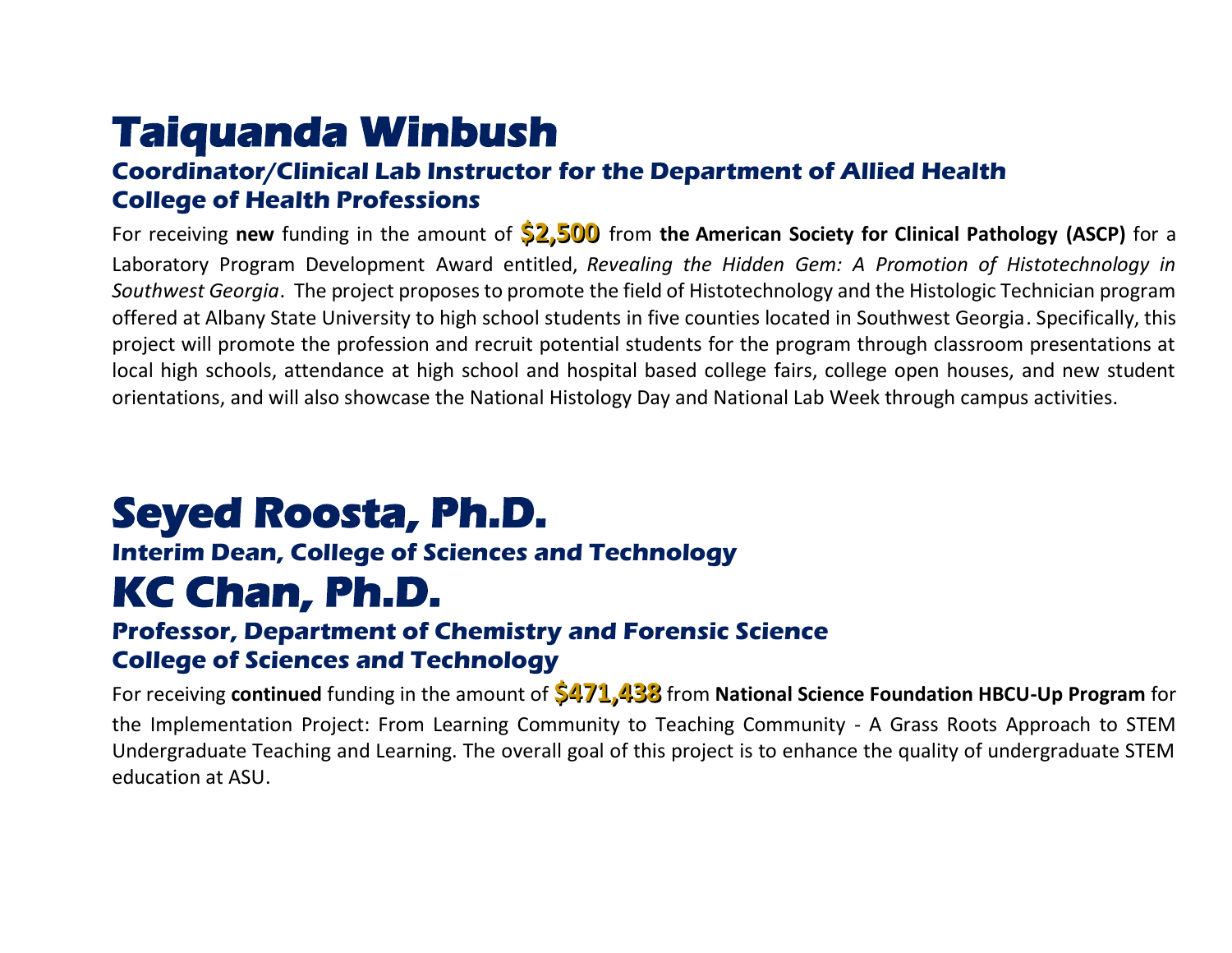# **Yixuan Wang, Ph.D.**

#### **Professor, Department of Chemistry and Forensic Science College of Sciences and Technology**

 For receiving **continued** funding in the amount of **\$105,160** from **the National Institutes of Health** for the project entitled: Understanding Non-covalent Interaction in Carbon Nanotube Bioconjugates. The overall goal of this project is to use molecular modeling and simulation to investigate the interactions between anticancer drugs and carbon nanomaterials. Such knowledge can eventually help design a new generation of nano-based drug delivery systems for more efficiently targeting tumor issues.

### **Amir Saheb, Ph.D.**

#### **Associate Professor, Department of Chemistry and Forensic Science College of Sciences and Technology**

 For receiving **continued** funding in the amount of **\$83,836** from the **National Institutes of Health via Hampton**   **University** for the MMHI Pilot Project entitled: *DNA Specific Sensor for Prostate Cancer Biomarkers Bridge.* The goal of this project is to develop an electrochemical probe into an array of microelectrodes through the use of microelectronic fabrication techniques, which will allow for multivariate data analysis as different strands of DNA to be analyzed simultaneously for Prostate Cancer Biomarkers.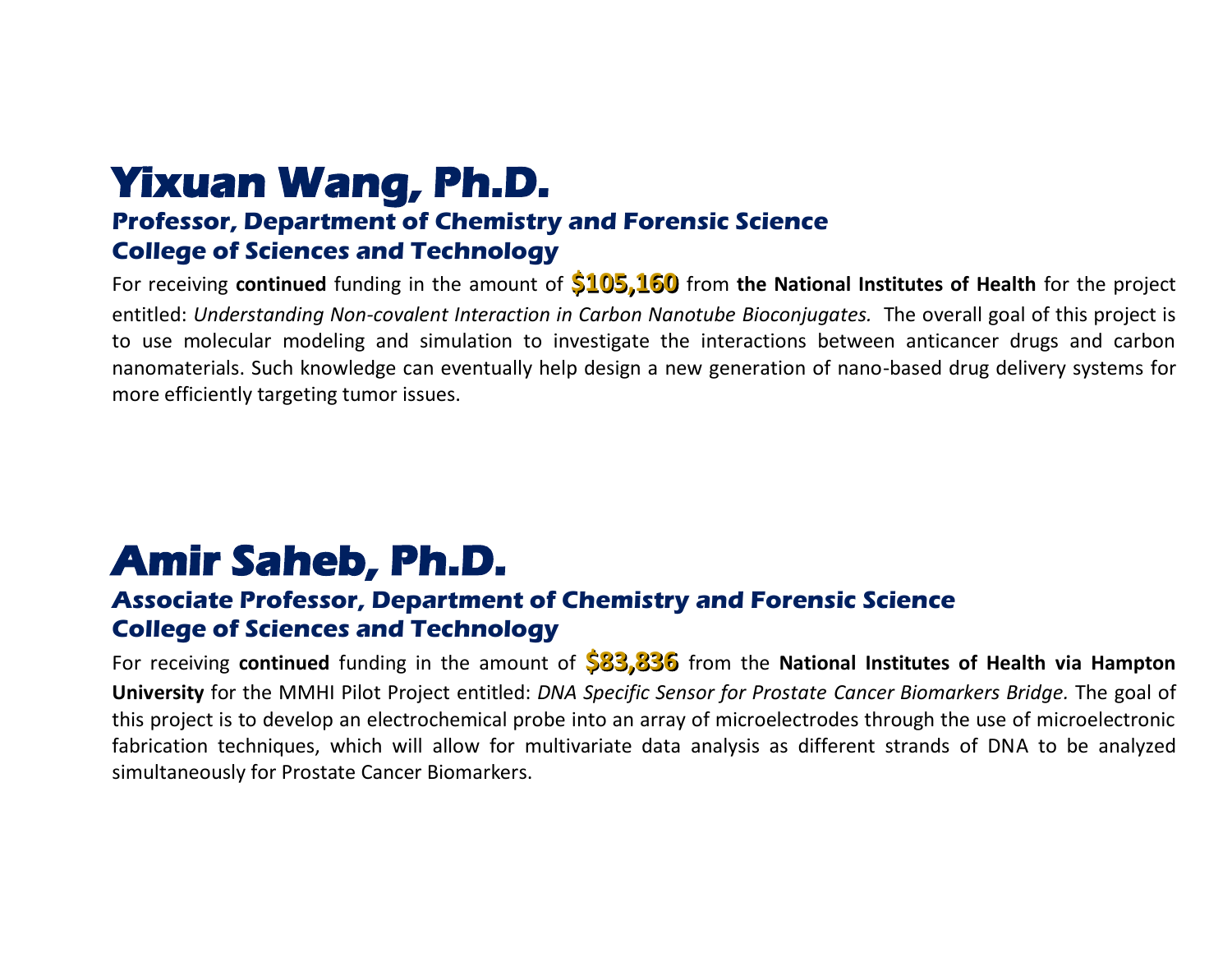## **Arun Saha, Ph.D.**

#### **Associate Professor, Department of Chemistry and Forensic Science College of Sciences and Technology**

 For receiving **new** funding in the amount of **\$10,000** from **NASA Space Grant Consortium** for the project entitled  *Microwave Absorber with Metamaterial.* The overall goal of this project is to expose pre-engineering students to a new research direction which has attracted engineers and scientists for the last two decades in exploring extraordinary functionality form material by tuning its property artificially to meet present days' complex technological demand. Specifically, this project will allow students to design an absorber by adjusting the electrical property of the material artificially or manually.

# **Liqiu Zheng, Ph.D.**

#### **Associate Professor, Department of Chemistry and Forensic Science College of Sciences and Technology**

 For receiving **supplemental** funding in the amount of **\$5,246** from **the National Science Foundation (NSF)** for a HBCU- Up Research Initiation Award entitled, *High performance p-i-n heterogeneously structured lead-free perovskite photovoltaics with enhanced stability*. The overall goal of the project is to concurrently address two critical issues of perovskite solar cells: instability and toxicity, without compromising performance. Ultimately, this research aims to address the persistent energy crisis and mitigate climate change by developing renewable, sustainable and affordable "green" alternative energy.